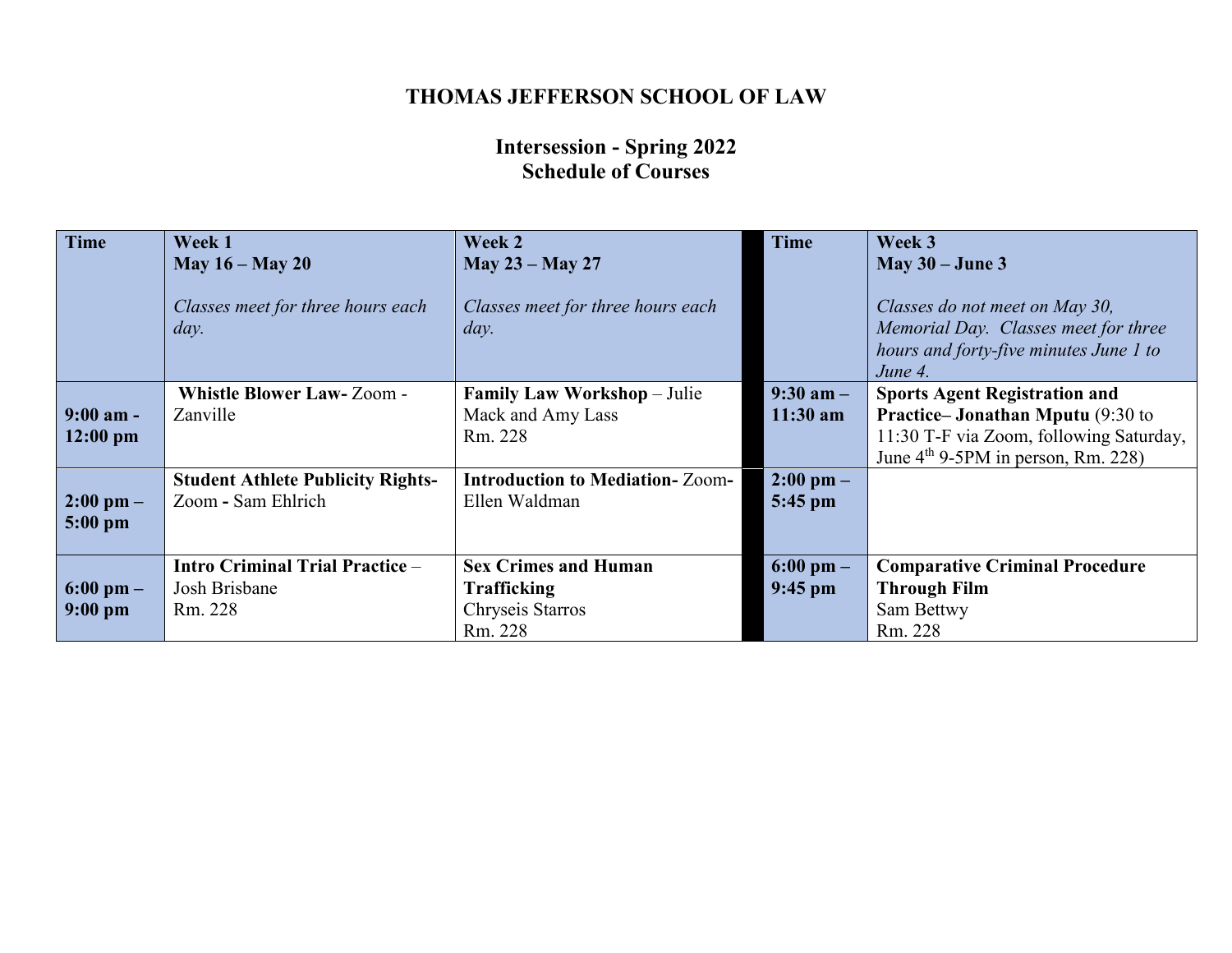### **Course Descriptions**

## **COMPARATIVE CRIMINAL PROCEDURE THROUGH FILM – SD/CALS 647**

One Unit Professor Sam Bettwy

Students compare U.S. criminal procedures with those of several other legal traditions -- Civil Law (French, German and Nordic), Common Law, Socialist, Islamic, and indigenous -- from arrest through appeal, primarily by viewing, presenting and discussing specially edited clips of U.S. and foreign films. Through comparative analysis, students gain a deeper understanding of U.S. criminal procedures. Students will also write a 10-page essay on a film of their choice. The assigned [eBook \(click here for trailer\)](https://vimeo.com/367958422) provides condensed readings with links to illustrative film clips to choose from. The course provides an overview of U.S. criminal procedure, so it can be taken either before or after the core courses in U.S. criminal procedure.

Prerequisites: Criminal Law, Legal Writing I

# **INTRODUCTION TO MEDIATION – SD/CALS 423**

One Unit Professor Ellen Waldman

This intersession course will introduce students to the underlying theory and methods of mediation, a process now interwoven into all aspects of litigation in California. We will study different models of mediation and, adopting the community mediation model as our template, will practice the skills and techniques of that approach in class. Class will be highly interactive. Come prepared to practice various communication skills and to mediate pre-assigned role plays.

Prerequisite: Legal Writing I

**STUDENT ATHLETE PUBLICITY RIGHTS – SD/CALS 617** One Unit Professor Sam Ehrlich

**Name, Image, and Likeness in College Sports**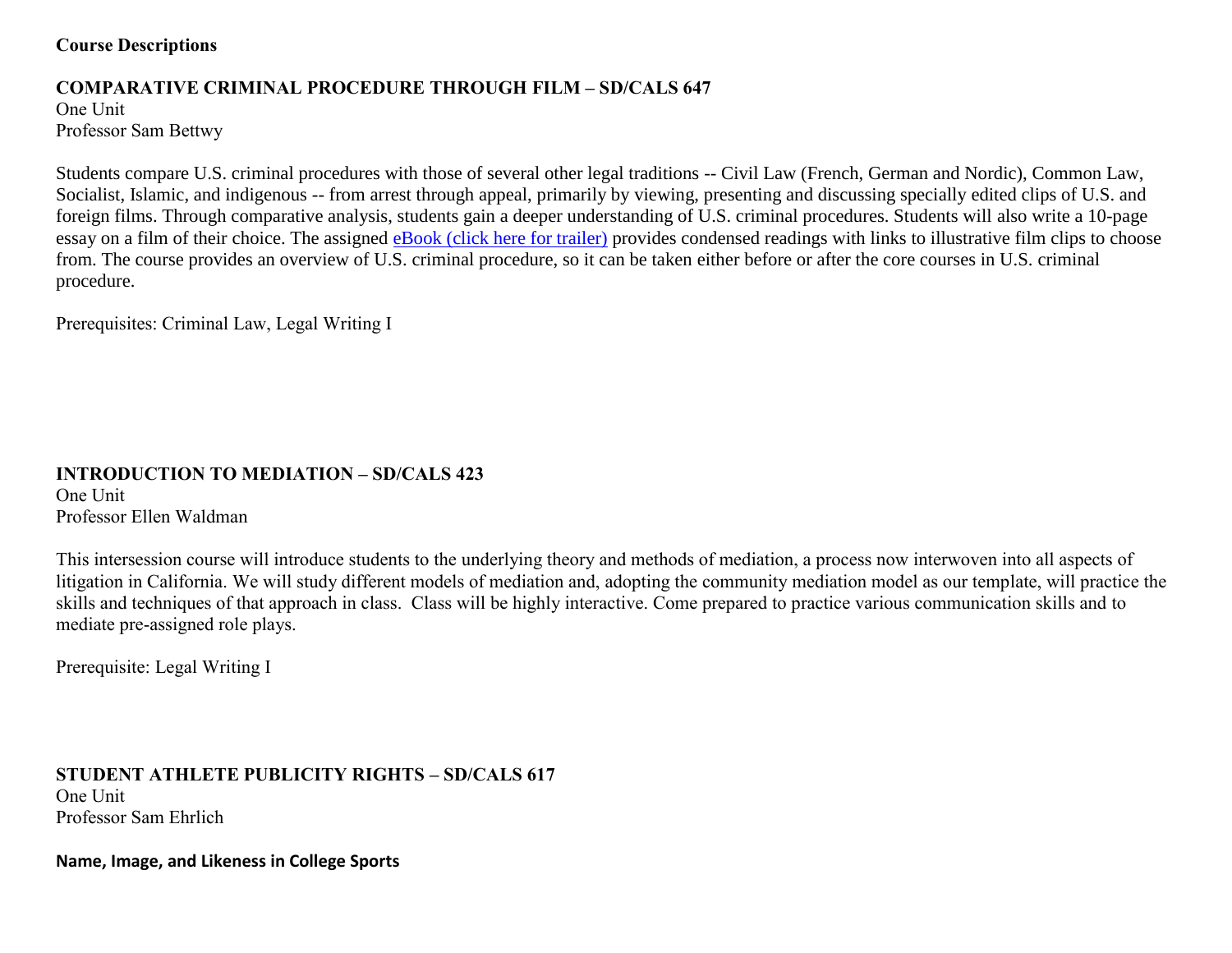This course provides a look at the development of new relaxed regulatory authority over college athletes' commercial use of their names, images, and likenesses (NIL). In doing so, students will review the history of the National Collegiate Athletic Association (NCAA), their regulatory authority over college sports, the state legislation that forced NCAA action on NIL, and last summer's Supreme Court decision in the antitrust litigation NCAA v. Alston. Finally, students will discuss future issues in NIL regulation, including questions about how current NIL regulation affects athlete individual rights and addresses concerns over gender equity in college sports.

**SEX CRIMES AND HUMAN TRAFFICKING – SD/CALS 126** One Unit Professor Chryseis Starros

Students will become familiarized with sex offense crimes, sex offender registration, sexual assault forensic examinations, as well as sexual assault victim rights and resources. There will also be some discussion on human trafficking. Students in this course will have the option to complete a directed study paper over the summer to satisfy their upper level writing requirement.

Prerequisites: Criminal Law, Legal Writing II

#### **SPORTS AGENT REGISTRATION AND PRACTICE – SD/CALS 616** One Unit

Professor Jonathan Mputu

This course provides an in-depth look at the process of becoming a licensed sports agent throughout the top four (4) sport leagues of the United States (NBA, NFL, MLB, NHL), as well as the negotiation skills and background knowledge necessary to succeed in aspects of recruiting, retaining clients, and negotiating deals both on and off the field. Students will review the union guidelines and histories of the top sports leagues to grasp an understanding of each respective league's rules and regulations relating to free agency and the 'Draft'. Students will also learn the difference between negotiating on-field/court contracts and marketing deals, which will lead them into the experiential component of the course, where students will have the opportunity to lead negotiations on a marketing deal for one of their clients on the final day of class.

Students will be evaluated based off of their group participation on Saturday's experiential learning day. To pass the course, students must attend the Saturday event. Full participation in all activities will garner a student a passing grade. The group who ultimately wins, will receive a grade of high pass.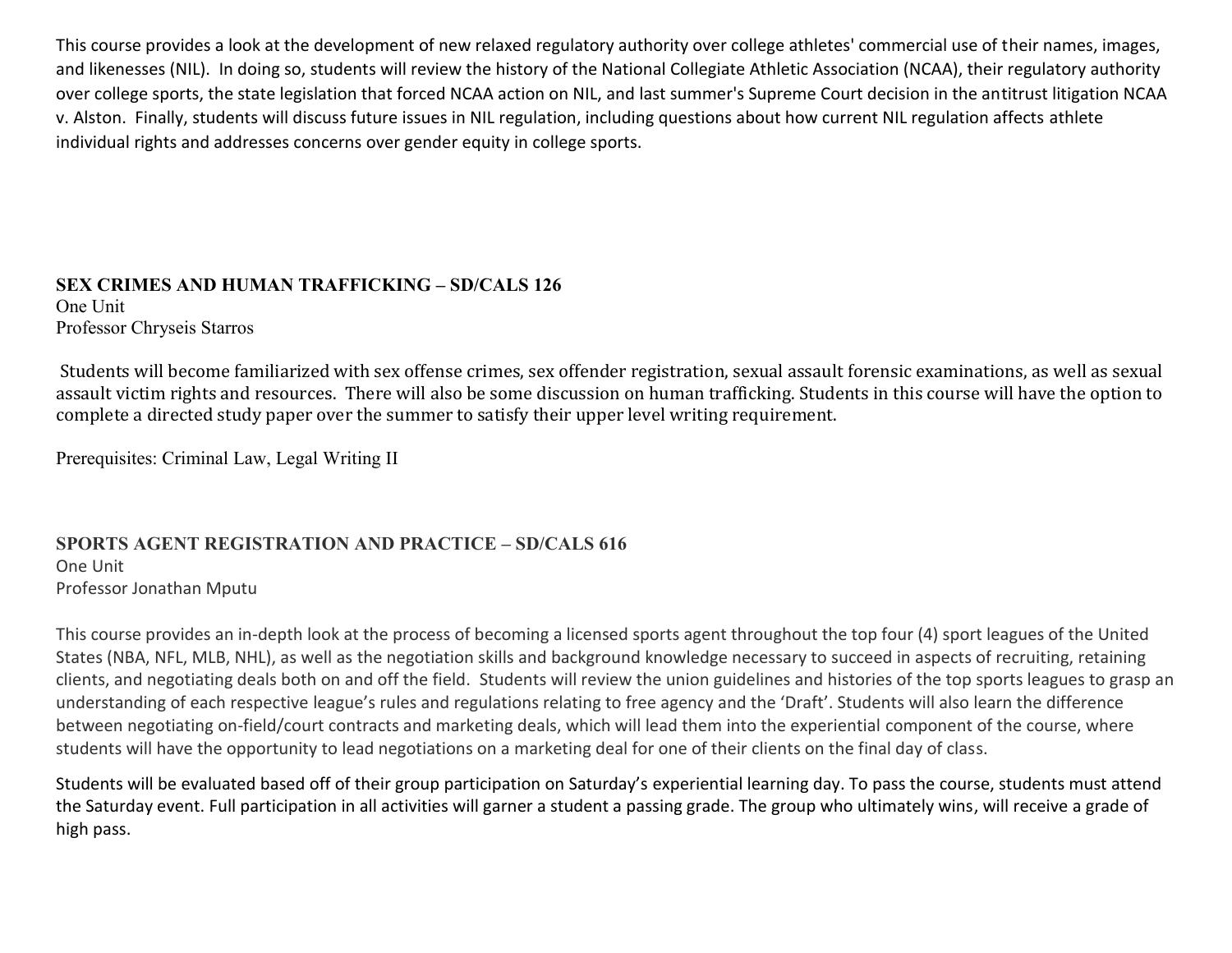#### **WHISTLE BLOWER LAW -SD/CALS 682** One Unit Professor Harry Zanville

This course will examine legal protections intended to protect and incentivize whistleblowers to provide information and assist in the enforcement of laws prohibiting fraud and misfeasance in the public and private sectors. Historic whistleblower cases and developing case law will be examined, including those turned into Hollywood blockbusters such as *Silkwood, All the President's Men, Serpico*, and *Snowden*.

This course focuses on the substance of the law and the process of lawyering (client interviewing and counseling, drafting and negotiating). The course may include a role-playing exercise. Each student will write a short essay concerning a current policy issue or analyzing a whistleblower case.

### **FAMILY LAW WORKSHOP -SD/CALS 598**

One Unit Professors Amy Lass and Julie Mack

This course will provide students with an overview of what it is like to practice family law and how family law cases proceed through mediation and litigation. There will be an overview of how the family code applies to parental relationships and marriages as well as what issues are most common when couples separate or divorce. The instructors will focus on the practical applications of family law, including managing client interviews at the beginning of a case, issue spotting, and the common steps of a divorce in litigation and in mediation. This will be an interactive class where students practice interviewing clients, review pleadings to discuss potential issues, and role play in a support hearing.

Students will receive credit for this course based on their class participation.

## **INTRODUCTION TO CRIMINAL TRIAL PRACTICE – SD/CALS 571** One Unit Professor Joshua Brisbane